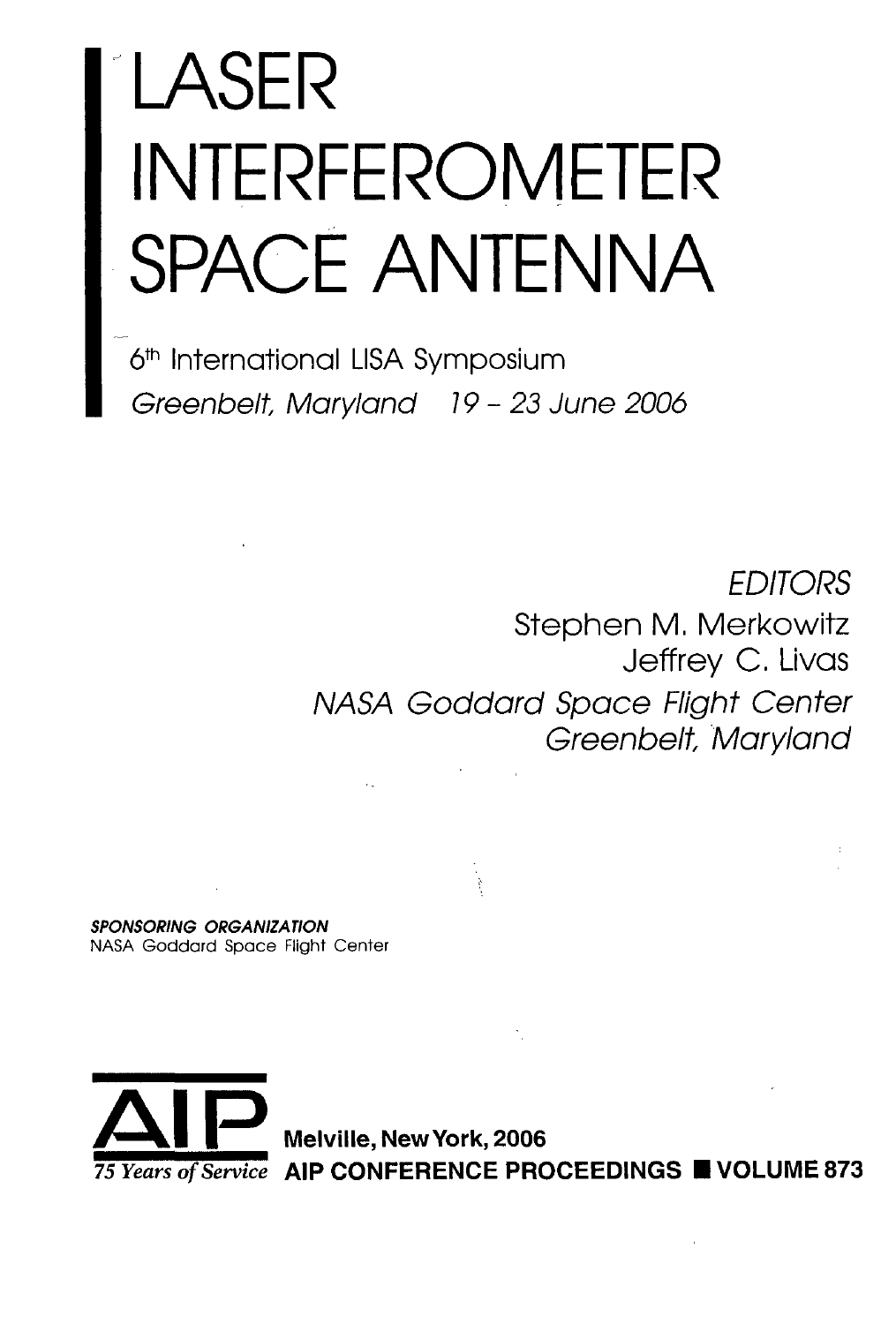#### **CONTENTS**

 $\overline{\nu}$ 

#### **OVERVIEW**

| R. Stebbins                                                      |
|------------------------------------------------------------------|
|                                                                  |
| S. A. Hughes                                                     |
| Fundamental Gravitational Physics in the LISA Time Frame21       |
| C. M. Will                                                       |
| Gravitational Wave Sources from New Physics 30                   |
| C. J. Hogan                                                      |
| Status of Ground-based Gravitational Wave Detectors41            |
| P. R. Saulson                                                    |
|                                                                  |
| P. W. McNamara on behalf of the LISA Pathfinder Team             |
|                                                                  |
| <b>CENTRAL MASSIVE BLACK HOLES AND COSMOLOGICAL IMPLICATIONS</b> |

| - CENTRAL MASSIVE BLACK HOLES AND COSMOLOGICAL IMPLICATIONS |  |  |
|-------------------------------------------------------------|--|--|
|                                                             |  |  |
|                                                             |  |  |

| <b>Supermassive Black Hole Mergers and Cosmological Structure</b> |
|-------------------------------------------------------------------|
|                                                                   |
| M. Volonteri                                                      |
|                                                                   |
| J. M. Centrella                                                   |
|                                                                   |
| E. Berti, V. Cardoso, and C. M. Will                              |
|                                                                   |
| F. Herrmann, I. Hinder, D. Shoemaker, and P. Laguna               |
| The Effect of Gauge Conditions on Waveforms from Binary Black     |
|                                                                   |
| E. Bentivegna, P. Laguna, and D. Shoemaker.                       |
|                                                                   |
| G. García-Cuadrado                                                |
| Numerical Results from Numerical Binary Black Hole Evolutions 105 |
| M. Koppitz                                                        |
| The Application of Numerical Relativity to LIGO and LISA Data     |
|                                                                   |
| S. T. McWilliams and J. G. Baker                                  |
| LISA Observations of Supermassive Black Hole Growth115            |
| M. Micic, K. Holley-Bockelmann, and S. Sigurdsson                 |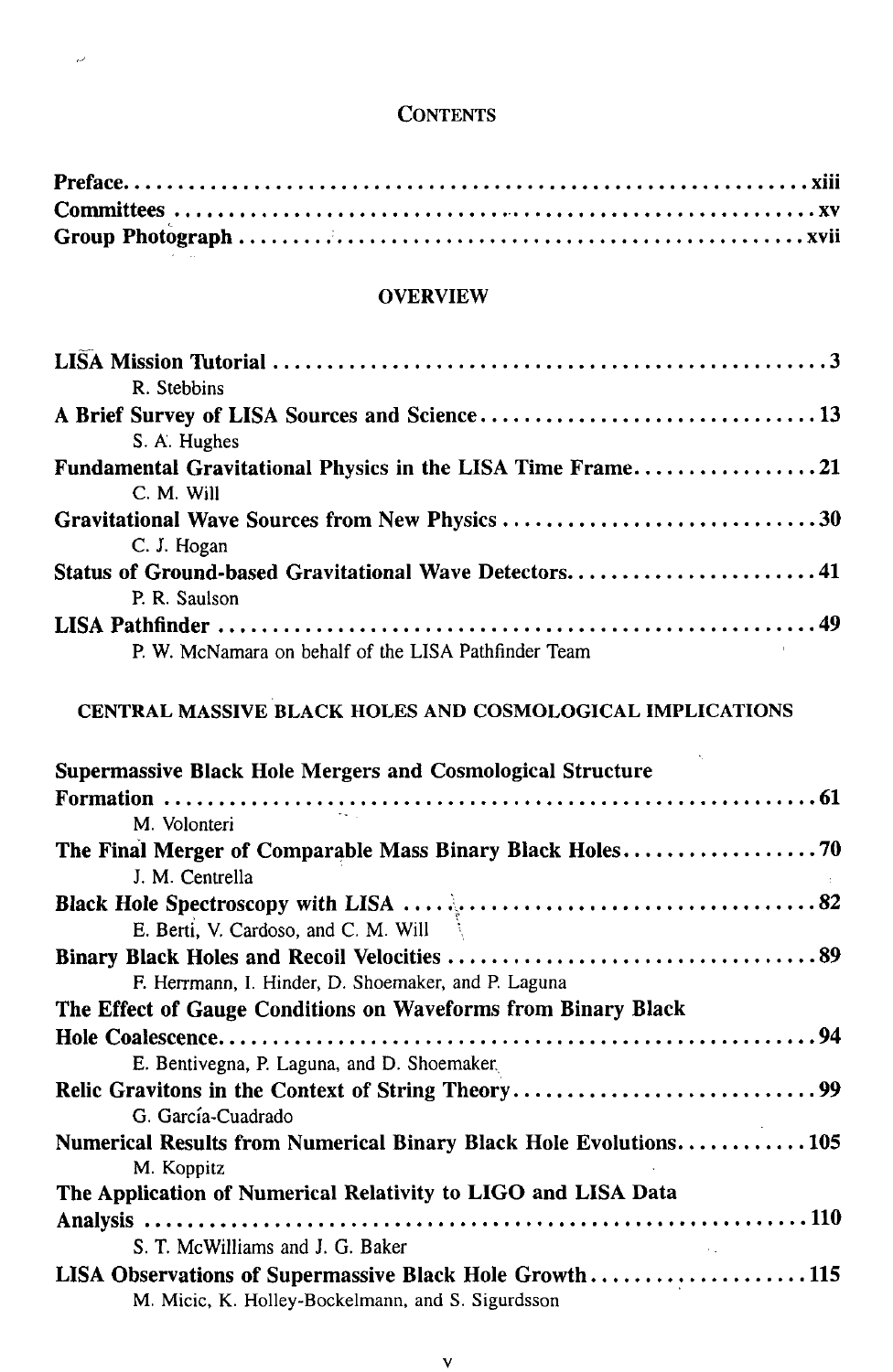| <b>Amplitude and Phase Fluctuations for Gravitational Waves</b><br>Propagating through Inhomogeneous Mass Distribution in the<br>R. Takahashi                                                                                                                                                                                                       |
|-----------------------------------------------------------------------------------------------------------------------------------------------------------------------------------------------------------------------------------------------------------------------------------------------------------------------------------------------------|
| The Impact of Finite-differencing Errors on Binary Black Hole                                                                                                                                                                                                                                                                                       |
| B. Vaishnav, D. Shoemaker, and S. Larson                                                                                                                                                                                                                                                                                                            |
| THE VERY LOW END OF THE LISA SENSITIVITY BAND                                                                                                                                                                                                                                                                                                       |
| Achieving the Very Low End of the LISA Sensitivity Band133<br>S. M. Merkowitz                                                                                                                                                                                                                                                                       |
| Proof Mass Accelerations due to Temperature Fluctuations  143<br>P. L. Bender                                                                                                                                                                                                                                                                       |
| High Sensitivity Torsion Balance Tests for LISA Proof Mass Modeling151<br>S. Schlamminger, C. A. Hagedorn, M. G. Famulare, S. E. Pollack, and<br>J. H. Gundlach                                                                                                                                                                                     |
| Outgassing, Temperature Gradients and the Radiometer Effect in                                                                                                                                                                                                                                                                                      |
| S. E. Pollack, S. Schlamminger, and J. H. Gundlach                                                                                                                                                                                                                                                                                                  |
| The Charge-management System on LISA-Pathfinder—Status &                                                                                                                                                                                                                                                                                            |
| M. Schulte, G. K. Rochester, D. N. A. Shaul, T. J. Sumner, C. Trenkel, and<br>P. J. Wass                                                                                                                                                                                                                                                            |
| Solar and Cosmic Ray Physics and the Space Environment: Studies                                                                                                                                                                                                                                                                                     |
| D. N. A. Shaul, K. L. Aplin, H. Araújo, R. Bingham, J. B. Blake,<br>G. Branduardi-Raymont, S. Buchman, A. Fazakerley, L. S. Finn,<br>L. Fletcher, A. Glover, C. Grimani, M. Hapgood, B. Kellet, S. Matthews,<br>T. Mulligan, W.-T. Ni, P. Nieminen, A. Posner, J. J. Quenby, P. Roming,<br>H. Spence, T. J. Sumner, H. Vocca, P. Wass, and P. Young |
| Analytical Solutions for Electrostatic Forces due to Stray Charges in                                                                                                                                                                                                                                                                               |
| A. Goh, D. S. Lauben, K.-X. Sun, and G. S. Allen<br>Galactic and Interplanetary Cosmic Rays Relevant for LISA                                                                                                                                                                                                                                       |
|                                                                                                                                                                                                                                                                                                                                                     |
| C. Grimani, M. Fabi, R. Stanga, and L. Marconi<br>Quality Factors of Bare and Metal-coated Quartz and Fused Silica                                                                                                                                                                                                                                  |
|                                                                                                                                                                                                                                                                                                                                                     |
| C. A. Hagedorn, S. Schlamminger, and J. H. Gundlach                                                                                                                                                                                                                                                                                                 |
| <b>Active Thermal Control Experiments for LISA Ground Verfication</b>                                                                                                                                                                                                                                                                               |
| S. Higuchi and D. B. DeBra                                                                                                                                                                                                                                                                                                                          |
| M. Nofrarias, A. F. García Marín, G. Heinzel, A. Lobo, J. Ramos-Castro,<br>J. Sanjuan, and K. Danzmann                                                                                                                                                                                                                                              |

 $\begin{array}{c}\n\bullet \\
\bullet \\
\bullet \\
\bullet\n\end{array}$ 

 $\sim$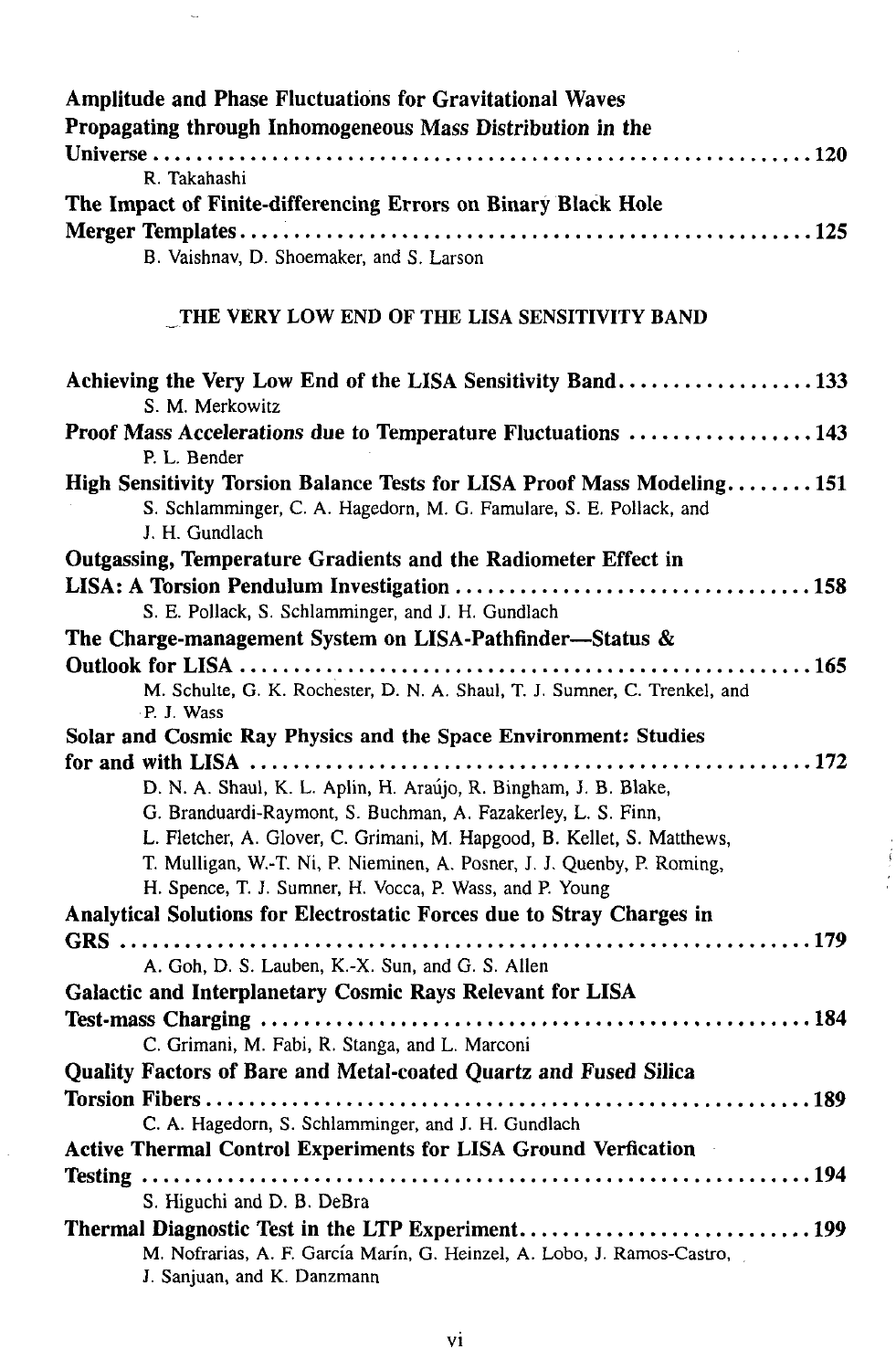| Low-Frequency Thermal Performance of the LISA Sciencecraft 204           |
|--------------------------------------------------------------------------|
| H. Peabody and S. M. Merkowitz                                           |
| Ground Based 2 DoF Test for LISA and LISA Pathfinder: A Status           |
|                                                                          |
| R. Stanga, L. Marconi, C. Grimani, F. Vetrano, A. Vicerè, L. Carbone,    |
| A. Cavalleri, R. Dolesi, M. Hueller, S. Vitale, W. J. Weber, V. Iafolla, |
| S. Nozzoli, F. Santoli, and G. Pucacco                                   |
| Spectral and Power Stability Tests of Deep UV LEDs for AC Charge         |
|                                                                          |
| K.-X. Sun, S. Higuchi, A. Goh, B. Allard, D. Gill, S. Buchman, and       |
| R. L. Byer                                                               |
| Testing of the UV Discharge System for LISA Pathfinder 220               |
| P. J. Wass, L. Carbone, A. Cavalleri, G. Ciani, R. Dolesi, M. Hueller,   |
| G. Rochester, M. Schulte, T. J. Sumner, D. Tombolato, C. Trenkel,        |
| S. Vitale, and W. Weber                                                  |
|                                                                          |
| P. J. Wass, H. Araújo, C. Boatella, M. Chmeissani, W. Hajdas,            |
| A. Lobo, C. Puigdengoles, and T. J. Sumner                               |

## **DYNAMICS AROUND A CENTRAL BLACK HOLE**

| (Sort of) Testing Relativity with Extreme Mass Ratio Inspirals 233<br>S. A. Hughes                                          |
|-----------------------------------------------------------------------------------------------------------------------------|
| Astrophysics of Extreme Mass Ratio Inspiral Sources 241<br>C. Hopman                                                        |
| <b>Gravitational Waves from Coalescing Massive Black Holes in Young</b>                                                     |
|                                                                                                                             |
| P. Amaro-Seoane                                                                                                             |
| Electromagnetic Signatures of Massive Black Hole Binaries257<br>T. Bogdanović, B. D. Smith, M. Eracleous, and S. Sigurdsson |
|                                                                                                                             |
| E. Barausse                                                                                                                 |
| <b>Orbital Evolution for Extreme Mass-ratio Binaries: Conservative Self</b>                                                 |
|                                                                                                                             |
| L. M. Burko                                                                                                                 |
| Time Domain Simulations of EMRIs Using Finite Element Methods274                                                            |
| C. F. Sopuerta                                                                                                              |
| A Template-Count-Limited Search Strategy for Extreme-Mass-Ratio                                                             |
|                                                                                                                             |
| J. S. Graber                                                                                                                |
| Event Rate for Extreme Mass Ratio Burst Signals in the LISA Band 284                                                        |
| L. J. Rubbo, K. Holley-Bockelmann, and L. S. Finn                                                                           |

 $\overline{\phantom{a}}$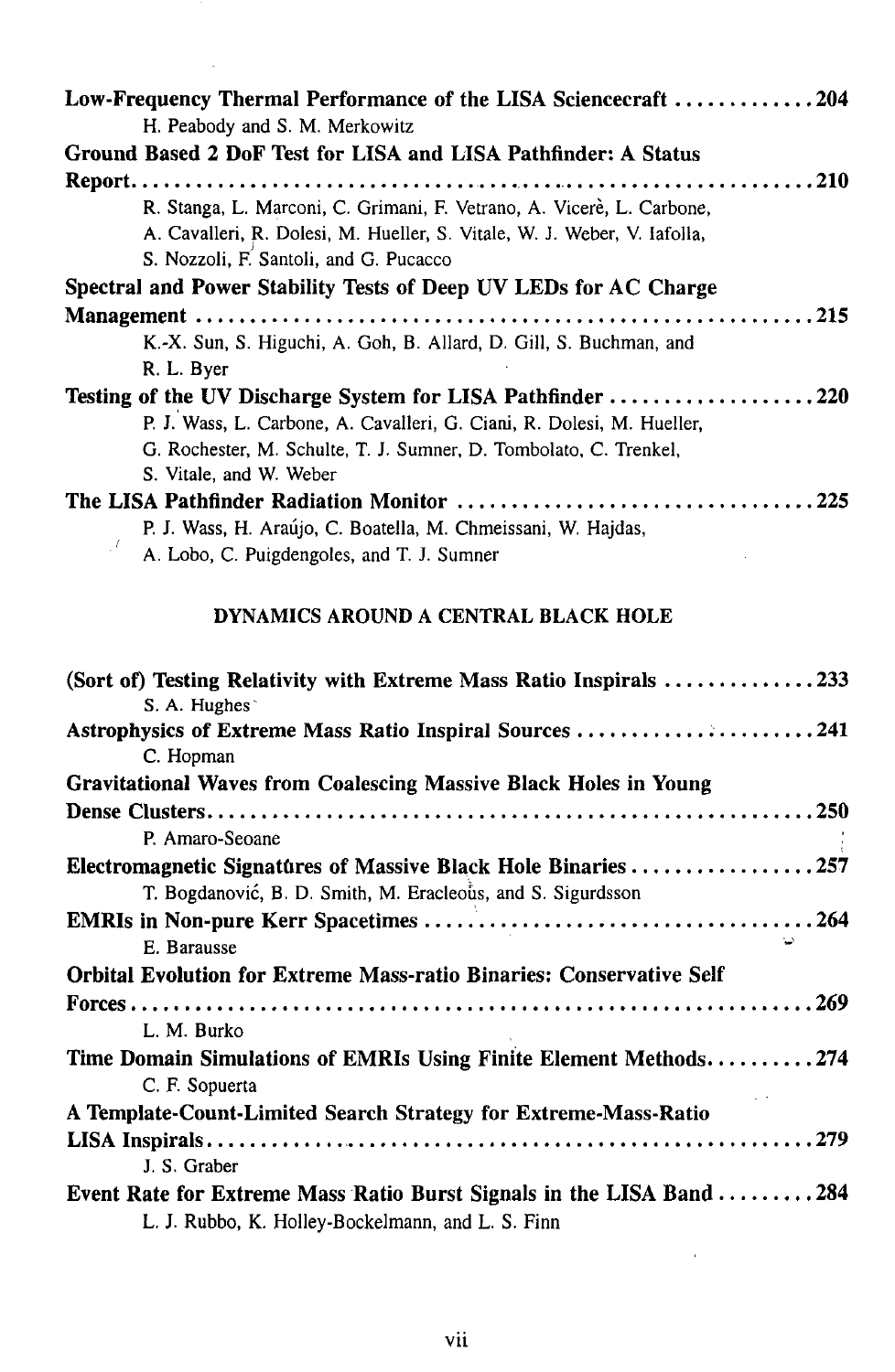## **THE MID-HIGH END OF THE LISA SENSITIVITY BAND**

| Components for the LISA Local Interferometry 291                           |
|----------------------------------------------------------------------------|
| G. Heinzel, F. Steier, R. Fleddermann, B. Sheard, and K. Danzmann          |
| Construction of the LTP Optical Bench Interferometer 297                   |
| C. J. Killow, J. Bogenstahl, F. Guzmán Cervantes, M. Perreur-Lloyd,        |
| D. I. Robertson, F. Steir, and H. Ward                                     |
|                                                                            |
| U. A. Johann, P. F. Gath, W. Holota, H. R. Schulte, and D. Weise           |
|                                                                            |
| W. Klipstein, P. G. Halverson, R. Peters, R. J. Cruz, and D. Shaddock      |
| Time Delay Interferometry Using the UF LISA Benchtop Simulator319          |
| R. J. Cruz, J. I. Thorpe, M. Hartman, and G. Mueller                       |
| An Interferometric Based Optical Read-out Scheme for the LISA              |
|                                                                            |
| S. M. Aston and C. C. Speake                                               |
| Using an Optical Fiber Fed Littrow Cavity as a Displacement Sensor         |
|                                                                            |
| G. S. Allen, K.-X. Sun, and R. L. Byer                                     |
| Some Progress in the Development of an Optical Readout System for          |
|                                                                            |
| F. Acernese, R. De Rosa, L. Di Fiore, F. Garufi, A. La Rana, and L. Milano |
| Interferometric Characterization of the Optical Window for LISA            |
|                                                                            |
| A. F. García Marín, J. Bogenstahl, F. Guzmán Cervantes, F. Steier,         |
| J. Reiche, S. Skorupka, V. Wand, M. Nofrarias, J. Sanjuan, O. Jennrich,    |
| G. Heinzel, and K. Danzmann                                                |
| A Non-linear Laser Interferometer Model and Its Use for Drag-free          |
|                                                                            |
| D. Gerardi, W. Fichter, N. Brandt, C. Braxmaier, G. Heinzel, and S. Vitale |
| Iodine Laser Frequency Stabilization for LISA 354                          |
| V. Leonhardt and J. B. Camp                                                |
| Grating Fabrication for Gravitational-wave Interferometers and LISA        |
|                                                                            |
| P. Lu, K.-X. Sun, and R. L. Byer                                           |
|                                                                            |
| S. Pireaux, B. Chauvineau, T. Régimbau, and J.-Y. Vinet                    |
| Dimensional Stability of Hexology SA® Silicon Carbide and                  |
| Zerodur <sup>™</sup> Materials for the LISA Mission 369                    |
| A. Preston, R. J. Cruz, J. I. Thorpe, G. Mueller, G. T. Boothe,            |
| R. Delgadillo, and S. R. Guntaka                                           |
| A High Sensitivity Heterodyne Interferometer as Optical Readout for        |
|                                                                            |
| T. Schuldt, H.-J. Kraus, D. Weise, A. Peters, U. Johann, and C. Braxmaier  |
| Laser Frequency Stabilization by Using Arm-Locking 379                     |
| H. R. Schulte, P. F. Gath, and M. Herz                                     |

 $\mathfrak{f}$ Ť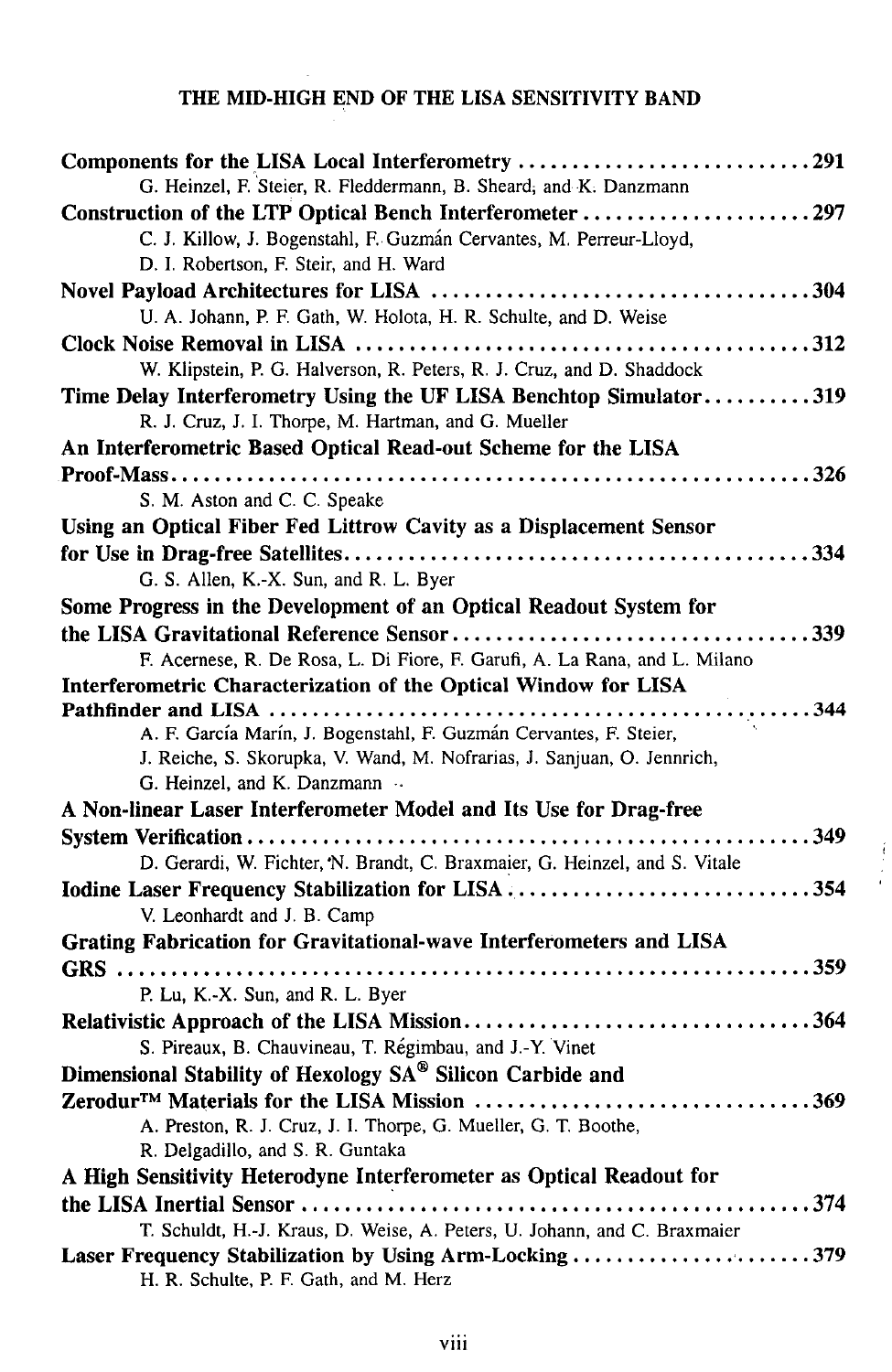| A Robust, Symmetric Grating Angular Sensor for Space Flights 384<br>K.-X. Sun, P. Lu, and R. L. Byer       |
|------------------------------------------------------------------------------------------------------------|
| Optical Design of the LISA Interferometric Metrology System389                                             |
| D. Weise, C. Braxmaier, M. Kersten, W. Holota, and U. Johann                                               |
| STELLAR-MASS BINARIES AND STOCHASTIC SOURCES                                                               |
| G. Nelemans                                                                                                |
| Astrophysics of Double Neutron Star Binaries406<br>K. Belczynski                                           |
| The Resolving Power of LISA: Comparing Techniques for Binary                                               |
| S. L. Larson and L. S. Finn                                                                                |
| Angular Momentum Transport in Double White Dwarf Binaries422<br>P. M. Motl, J. E. Tohline, and J. Frank    |
| Tomographic Method for Resolving the Galactic Binaries: Including                                          |
| Multiple Interferometers and Antenna Patterns 429                                                          |
| K. R. Nayak, S. D. Mohanty, and K. Hayama                                                                  |
| <b>Gravitational Waves from Compact Objects Accreting onto Active</b>                                      |
|                                                                                                            |
| J. Schnittman, G. Sigl, and A. Buonanno                                                                    |
| Automatic Bayesian Inference for LISA Data Analysis Strategies  444<br>A. Stroeer, J. Gair, and A. Vecchio |
| If Primordial Black-Holes Exist, What Would Be the Gravitational                                           |
| Wave Background Noise They Would Produce for LISA, DECIGO,                                                 |
|                                                                                                            |
| O. D. Aguiar, J. C. N. de Araujo, and O. D. Miranda                                                        |
|                                                                                                            |
| G. Branduardi-Raymont, G. Ramsay, C. Wang, R. Bingham, and                                                 |
| J. T. Mendonca                                                                                             |
| A Modified CLEAN Method and its Application to Tomographic                                                 |
| K. Hayama, S. D. Mohanty, and K. R. Nayak                                                                  |
| Detecting a Stochastic Background of Gravitational Waves in the                                            |
|                                                                                                            |
| Y. Himemoto, A. Taruya, H. Kudoh, and T. Hiramatsu                                                         |
| Population Boundaries for DWDs in LISA's Amplitude-frequency                                               |
|                                                                                                            |
| R. K. Kopparapu and J. E. Tohline                                                                          |
| Optimal Source Tracking and Beaming of LISA 481                                                            |
| A. Pai                                                                                                     |
| Slice & Dice: Identifying and Removing Bright Galactic Binaries                                            |
|                                                                                                            |
| L. J. Rubbo, N. J. Cornish, and R. W. Hellings                                                             |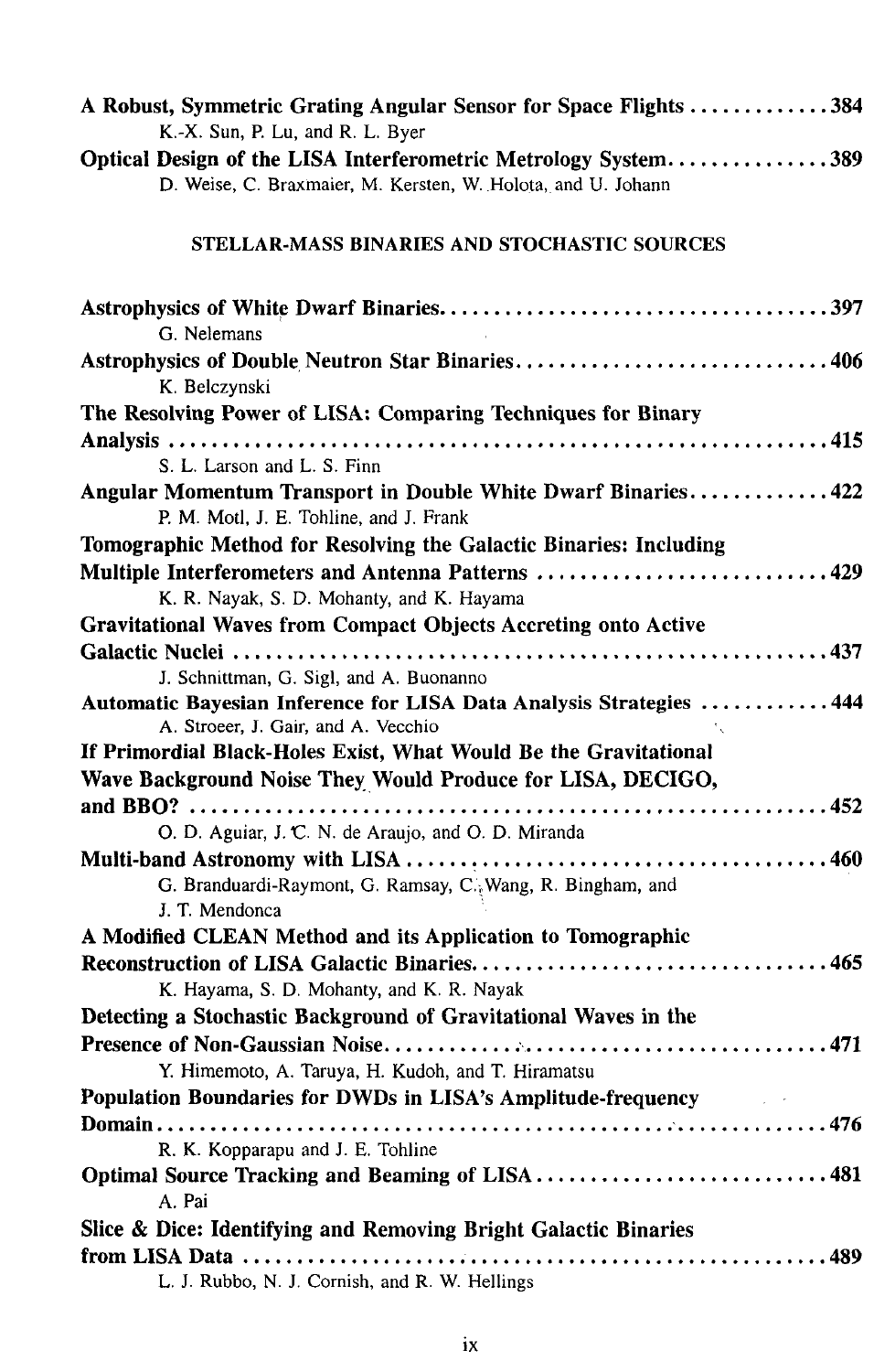| Probing Anisotropies of Gravitational-wave Backgrounds with a                                          |
|--------------------------------------------------------------------------------------------------------|
|                                                                                                        |
| A. Taruya                                                                                              |
| <b>LISA Framework for Enhancing Gravitational Wave Signal</b>                                          |
|                                                                                                        |
| D. E. Thompson and R. Thirumalainambi                                                                  |
|                                                                                                        |
| THE MID-LOW END OF THE LISA SENSITIVITY BAND                                                           |
| Achieving the Mid-low End of the LISA Band 507                                                         |
| S. Vitale, M. Armano, L. Carbone, A. Cavalleri, G. Ciani, R. Dolesi,                                   |
| M. Hueller, D. Tombolato, and W. J. Weber                                                              |
| Progress in Developing the Modular Gravitational Reference Sensor 515                                  |
| K.-X. Sun, G. S. Allen, S. Buchman, R. L. Byer, J. W. Conklin,                                         |
| D. B. DeBra, D. Gill, A. Goh, S. Higuchi, P. Lu, N. A. Robertson, and                                  |
| A. J. Swank                                                                                            |
|                                                                                                        |
| A. Lobo, M. Nofrarias, J. Ramos-Castro, J. Sanjuan, A. Conchillo,                                      |
| J. A. Ortega, X. Xirgu, H. Araújo, C. Boatella, M. Chmeissani, C. Grimani,                             |
| C. Puigdengoles, P. Wass, E. García-Berro, S. García, L. M. Martínez, and                              |
| G. Montero<br>Control of ST7 Disturbance Reduction System Flight Experiment529                         |
| P. G. Maghami, O. C. Hsu, and J. R. O'Donnell, Jr.                                                     |
| <b>Experience and Design Drivers for the Inertial Sensor on the LISA</b>                               |
|                                                                                                        |
| F. Nappo, D. Desiderio, A. Franzoso, P. Lorenzi, C. Moratto, A. Moroni,                                |
| P. Sarra, M. Molina, G. Borghi, and M. Piermaria                                                       |
| Colloid Microthrust Propulsion for the Space Technology 7 (ST7) and                                    |
|                                                                                                        |
| J. K. Ziemer, T. Randolph, V. Hruby, D. Spence, N. Demmons, T. Roy,                                    |
| W. Connolly, E. Ehrbar, J. Zwahlen, and R. Martin                                                      |
| Test-Mass Release Phase Ground Testing for the LISA Pathfinder                                         |
|                                                                                                        |
| D. Bortoluzzi, L. Baglivo, M. Benedetti, F. Biral, P. Bosetti, A. Cavalleri,                           |
| I. Cristofolini, M. Da Lio, M. De Cecco, R. Dolesi, V. Fontanari,                                      |
| M. Lapolla, R. Oboe, P. Radaelli, W. Weber, and S. Vitale                                              |
| Torsion Pendulum Facility for Direct Force Measurements of LISA                                        |
| GRS Related Disturbances<br>$\ldots$ 561<br>. <b>.</b> .                                               |
| L. Carbone, A. Cavalleri, G. Ciani, R. Dolesi, M. Hueller, D. Tombolato,<br>S. Vitale, and W. J. Weber |
| Mass Center Determination by Optical Sensing of Velocity                                               |
|                                                                                                        |
| J. W. Conklin, K.-X. Sun, and D. B. DeBra                                                              |
| Self-gravity Analysis and Visualization Tool for LISA 571                                              |
| A. M. Gopstein, W. B. Haile, and S. M. Merkowitz                                                       |
|                                                                                                        |

 $\label{eq:2.1} \frac{1}{\sqrt{2}}\int_{0}^{\infty}\frac{1}{\sqrt{2\pi}}\left(\frac{1}{\sqrt{2\pi}}\right)^{2\alpha} \frac{1}{\sqrt{2\pi}}\int_{0}^{\infty}\frac{1}{\sqrt{2\pi}}\left(\frac{1}{\sqrt{2\pi}}\right)^{\alpha} \frac{1}{\sqrt{2\pi}}\frac{1}{\sqrt{2\pi}}\int_{0}^{\infty}\frac{1}{\sqrt{2\pi}}\frac{1}{\sqrt{2\pi}}\frac{1}{\sqrt{2\pi}}\frac{1}{\sqrt{2\pi}}\frac{1}{\sqrt{2\pi}}\int_{0}^{\infty}\frac{$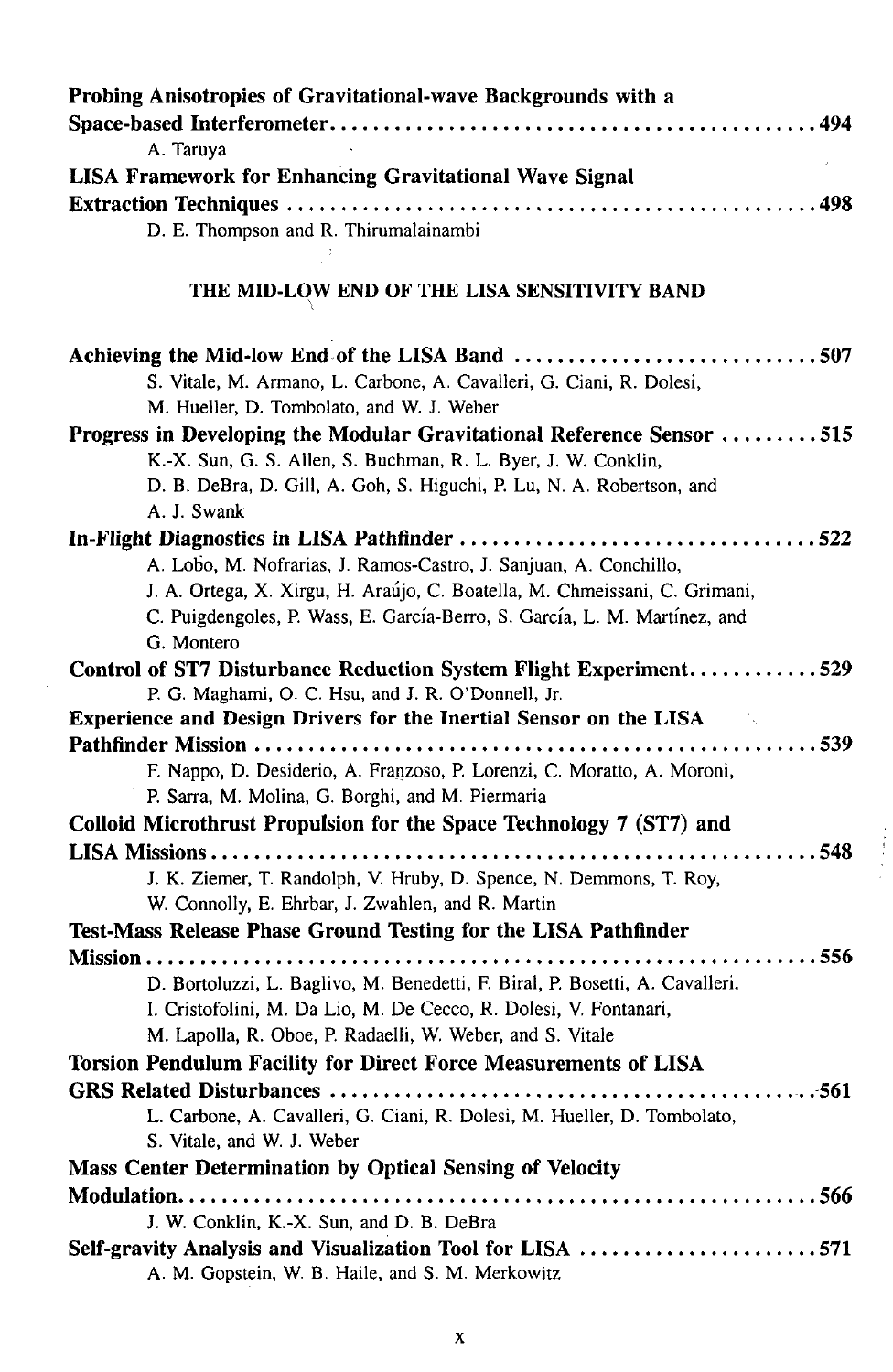| Electrostatic Sensing and Forcing Electronics Performance for the    |
|----------------------------------------------------------------------|
| LISA Pathfinder Gravitational Reference Sensor 576                   |
| D. Lauben, G. S. Allen, W. Bencze, S. Buchman, R. L. Byer, A. Goh,   |
| S. Dorlybounxou, J. Hanson, L. Ho, S. Higuchi, G. Huffman, F. Sabur, |
| K.-X. Sun, R. Tavernetti, L. Rolih, R. Van Patten, J. Wallace, and   |
| S. Williams                                                          |
| Control Design of the Test Mass Release Mode for the LISA            |
|                                                                      |
| F. Montemurro, W. Fichter, M. Schlotterer, and S. Vitale             |
| <b>Determining Gravitational Attraction by Mass Property</b>         |
|                                                                      |
| A. J. Swank, K.-X. Sun, and D. B. DeBra                              |

## **DATA ANALYSIS AND SOURCE MODELING**

| <b>Extracting Information About EMRIs Using Time-frequency Methods595</b>    |
|------------------------------------------------------------------------------|
| L. Wen, Y. Chen, and J. Gair                                                 |
| When Is Enough Good Enough in Gravitational Wave Source                      |
|                                                                              |
| L. J. Rubbo                                                                  |
| The Optimal Statistic for Detecting Eccentric Binary Compact                 |
|                                                                              |
| S. Bose and A. Rogan                                                         |
|                                                                              |
| K. A. Arnaud, S. Babak, J. G. Baker, M. J. Benacquista, N. J. Cornish,       |
| C. Cutler, S. L. Larson, B. S. Sathyaprakash, M. Vallisneri, A. Vecchio, and |
| J.-Y. Vinet on behalf of the Mock LISA Data Challenge Task Force             |
|                                                                              |
| The Mock LISA Data Challenge Task Force                                      |
|                                                                              |
| A. Petiteau, G. Auger, H. Halloin, O. Jeannin, S. Pireaux, E. Plagnol,       |
| T. Regimbau, and J.-Y. Vinet                                                 |
|                                                                              |
| L. S. Finn, M. J. Benacquista, S. L. Larson, and L. J. Rubbo                 |

## **LISA SYSTEM DESIGN AND TECHNOLOGY**

 $\hat{\mathcal{F}}_1$ 

| P. F. Gath, U. Johann, H. R. Schulte, D. Weise, and M. Ayre          |
|----------------------------------------------------------------------|
|                                                                      |
| D. Shaddock, B. Ware, P. G. Halverson, R. E. Spero, and B. Klipstein |
|                                                                      |
| J. I. Thorpe, R. J. Cruz, M. Hartman, and G. Mueller                 |
|                                                                      |
| R. Gerndt, W. Fichter, N. Brandt, D. Gerardi, F. Montemurro,         |
| A. Schleicher, T. Ziegler, and U. Johann                             |